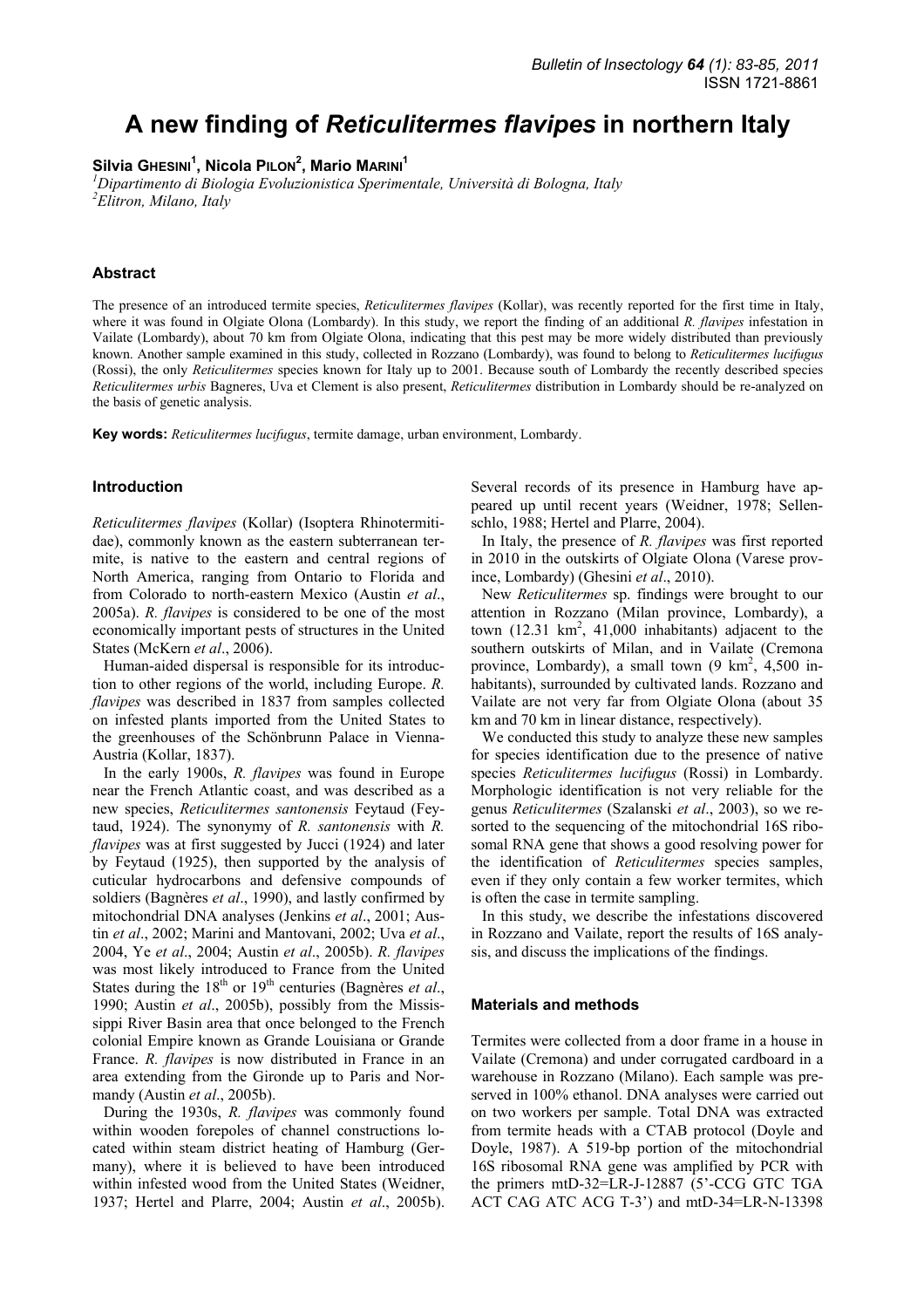(5'-CGC CTG TTT AAC AAA AAC AT-3'). Sequencing was performed by Macrogen Inc. (Seoul, South Korea). Closely related sequences were identified from GenBank using the BLAST network service (Altschul *et al*., 1990) at NCBI.

## **Results and discussion**

In 2003 termites were found under corrugate cardboards in a warehouse in Valleambrosia, a suburb of Rozzano (Milan). To date, no other damage to the nearby structures has been detected.

In 2009 termites were found infesting in some houses (40 years old) in Vailate (Cremona). The first traces of termite activity were actually found four years before, but as often with these cases, the damage was not initially identified as termite activity. Termite damage was also found, but to a lesser extent, in the old town, in some houses built about a century ago. In April 2010, some swarms were observed by homeowners inside their houses. At present, at least 20 houses are still infested. In particular, damage is found on the ground floor on structures such as: window and door frames, parquet, furniture, and books.

The analysis of 16S sequences revealed that termites collected from Rozzano were *R. lucifugus*, while termites collected from Vailate were *R. flavipes*. In particular, 16S sequence of the Rozzano sample (Genbank Accession No. HQ231232) corresponds to a *R. lucifugus* haplotype found previously in several sites in peninsular Italy (haplotype 4 in Marini and Mantovani, 2002), while the 16S haplotype of the Vailate sample (GenBank Accession No. HQ231231) is identical to the *R. flavipes* haplotype present in Olgiate Olona.

The Italian *R. flavipes* haplotype is one of the four French haplotypes, that are a subset of the 47 USA haplotypes, so it seems likely, on account of the geographic proximity and of the intensity of trade between the two countries, that Italian populations were imported from France (Ghesini *et al*., 2010).

*R. flavipes* findings in two different sites 70 km apart in Lombardy lead us to believe that this species could be more widespread in northern Italy and emphasizes the risk of accidental introductions of termites through human activities. *R. flavipes* is a primary pest of structures in North America (Su *et al*., 1993, Austin, 2005a, McKern *et al*., 2006). In non-endemic regions of the world, such as France, Hamburg (Germany) and Chile, it is also considered an economically important structural pest based on damage to buildings and trees (Lohou *et al*., 1997; Hertel and Plarre, 2004; Su *et al*., 2006).

Up to 2001, *Reticulitermes* findings in Italy were all referred to as *R. lucifugus*, the only *Reticulitermes* species known to be present in Italy. Further analyses based on chemical (cuticular hydrocarbons and defensive compounds of the soldiers) and genetic (mitochondrial DNA) characters revealed the occurrence of an additional species in Italy (Clément *et al*., 2001), that was later described as *Reticulitermes urbis* Bagneres, Uva et Clement (Bagnères *et al*., 2003). While *R. lucifugus* is generally distributed from northern Italy to the south, *R.* 

*urbis* is tipically found in eastern Italy (Marini and Mantovani, 2002; Luchetti *et al*., 2004).

Previous reports of *R. lucifugus* populations in northern Italy, dating back to the period when *R. lucifugus* was thought to be the only Italian *Reticulitermes* species (Sbrenna and Micciarelli Sbrenna, 2008), should be reanalyzed, considering the possibility that some of those populations could actually belong to either *R. urbis* or *R. flavipes*.

Termite surveys in northern Italy should be conducted in order to determine the current distribution of each species and to identify additional *R. flavipes* populations to potentially reduce or eliminate further spread.

## **References**

- ALTSCHUL S. F., GISH W., MILLER W., MYERS E. W., LIPMAN D. J., 1990.- Basic local alignment search tool.- *Journal of Molecular Biology*, 215: 403-410.
- AUSTIN J. W., SZALANSKI A. L., UVA P., BAGNÈRES A.-G., KENCE A., 2002.- A comparative genetic analysis of the subterranean termite genus *Reticulitermes* (Isoptera: Rhinotermitidae).- *Annals of the Entomological Society of America*, 95: 753-760.
- AUSTIN J. W., SZALANSKI A. L., SCHEFFRAHN R. H., MESSEN-GER M. T., 2005a.- Genetic variation of *Reticulitermes flavipes* (Isoptera: Rhinotermitidae) in North America applying the mitochondrial rRNA 16S gene.- *Annals of the Entomological Society of America*, 98 (6): 980-988.
- AUSTIN J. W., SZALANSKI A. L., SCHEFFRAHN R. H., MESSENGER M. T., DRONNET S., BAGNÈRES A.-G., 2005b.- Genetic evidence for the synonymy of two *Reticulitermes* species: *Reticulitermes flavipes* and *Reticulitermes santonensis*.- *Annals of the Entomological Society of America*, 98 (3): 395-401.
- BAGNÈRES A.-G., CLÉMENT J.-L., BLUM M. S., SEVERSON R. F., JOULIE C., LANGE C., 1990.- Cuticular hydrocarbons and defensive compounds of *Reticulitermes flavipes* (Kollar) and *R. santonensis* (Feytaud) polymorphism and chemotaxonomy.- *Journal of Chemical Ecology*, 16: 3213-3244.
- BAGNÈRES A.-G., UVA P., CLÉMENT J.-L., 2003.- Description d'une nouvelle espèce de termite: *Reticulitermes urbis* n.sp. (Isopt., Rhinotermitidae).- *Bulletin de la Société entomologique de France,* 108 (4): 433-435.
- CLÉMENT J.-L., BAGNÈRES A.-G., UVA P., WILFERT L., QUINTANA A., REINHARD J., DRONNET S., 2001.- Biosystematics of *Reticulitermes* termites in Europe: morphological, chemical, and molecular data.- *Insectes Sociaux*, 48: 202-215.
- DOYLE J. J., DOYLE J. L., 1987.- A rapid DNA isolation procedure for small amounts of fresh live tissue.- *Phytochemical Bulletin*, 19: 11-15.
- FEYTAUD J., 1924.- Le termite de Saintonge.- *Comptes Rendus de l'Académie des Sciences*, 178: 241-244.
- FEYTAUD J., 1925.- Existe-il plusieurs races de *Reticulitermes lucifugus* (Rossi)?.- *Revue de Zoologie Agricole et de Pathologie Vegetale*, 24 (8): 161-169.
- GHESINI S., MESSENGER M. T., PILON N., MARINI M., 2010.- First report of *Reticulitermes flavipes* (Isoptera: Rhinotermitidae) in Italy.- *Florida Entomologist*, 93 (2): 327-328.
- HERTEL H., PLARRE R., 2004.- Termites in Hamburg.- COST Action E22 Final Workshop, Estoril, Portugal, 22-23 March 2004.
- JENKINS T. M., DEAN R. E., VERKERK R., FORSCHLER B. T., 2001.- Phylogenetic analyses of two mitochondrial genes and one nuclear intron region illuminate European subterranean termite (Isoptera: Rhinotermitidae) gene flow, taxonomy, and introduction dynamics.- *Molecular Phylogenetics and Evolution*, 20: 286-293.